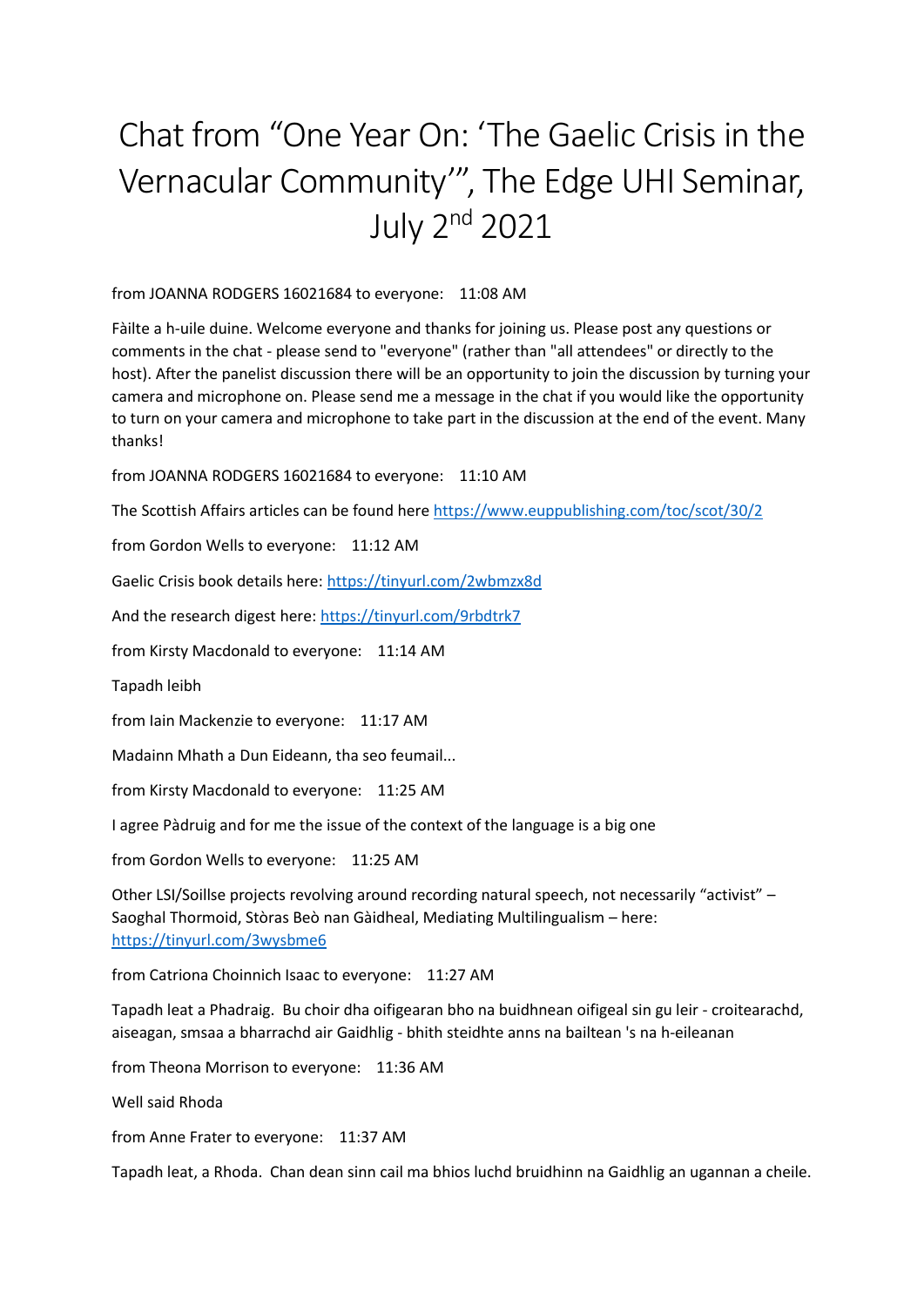from Ryan Dziadowiec to everyone: 11:37 AM

Echoing Kirsty above, regarding what Pàdruig and Rhoda have said, the importance of the vernacular communities is the entire context of Gaelic, it's as much about the Gàidhealach activities (cutting the peats together) as about the Gaelic spoken while this happens.

from Kirsty Macdonald to everyone: 11:37 AM

Fantastic Rhoda

from Udaya Narayana Singh to everyone: 11:39 AM

Identifying leaders among younger generation Gaelic or any other similar language fighting for survival is the biggest challenge, as it came out from the last two presentations

from Iain Mackenzie to everyone: 11:41 AM

Math dha rireamh Rhoda. Cha dean sinn adhartas le 'na gaidheal an amhaichean a cheile.'

from Ragnhild Ljosland to everyone: 11:43 AM

This is really interesting, Iain MacKinnion. Do you think that the shift in ethnic versus civic view of Gaells/Gaelic speakers is in any way linked with the Scottish government's emphasis on civic nationalism in Scotland as a whole?

from Anne Frater to everyone: 11:45 AM

A very nuanced contribution, Iain. Would you say that people have been interpreting the findings of the research on a personal level, rather than a community one?

from JOANNA RODGERS 16021684 to everyone: 11:50 AM

Folks if you would like the opportunity to turn on your camera and microphone in order to participate in the discussion at the end, please send me a message in the chat and I will change your settings.

from Gordon Wells to everyone: 11:53 AM

Here's the link to the group "Guth nan Siarach" in which Jane is active: [https://www.guth-nan](https://www.guth-nan-siarach.org/)[siarach.org/](https://www.guth-nan-siarach.org/)

from Catriona Choinnich Isaac to everyone: 11:56 AM

Tapadh leat jane. That 'mental exhaustion' point you made is so right and true, and maybe a difficult thing for others to grasp

from Máire Ní Choncheanainn to everyone: 11:59 AM

mìle buìoch libh ar fad. máire

from Ewan Kennedy to everyone: 11:59 AM

Hi Joanna, I'm here to listen, but would like to make a brief comment as a learner.

from Alannah Beaton to everyone: 11:59 AM

Deagh phuing, Jane. As part of Iomairt an Eilein - at points it does feel as though folk want to let you have your rant and that you'll then go quietly on your way...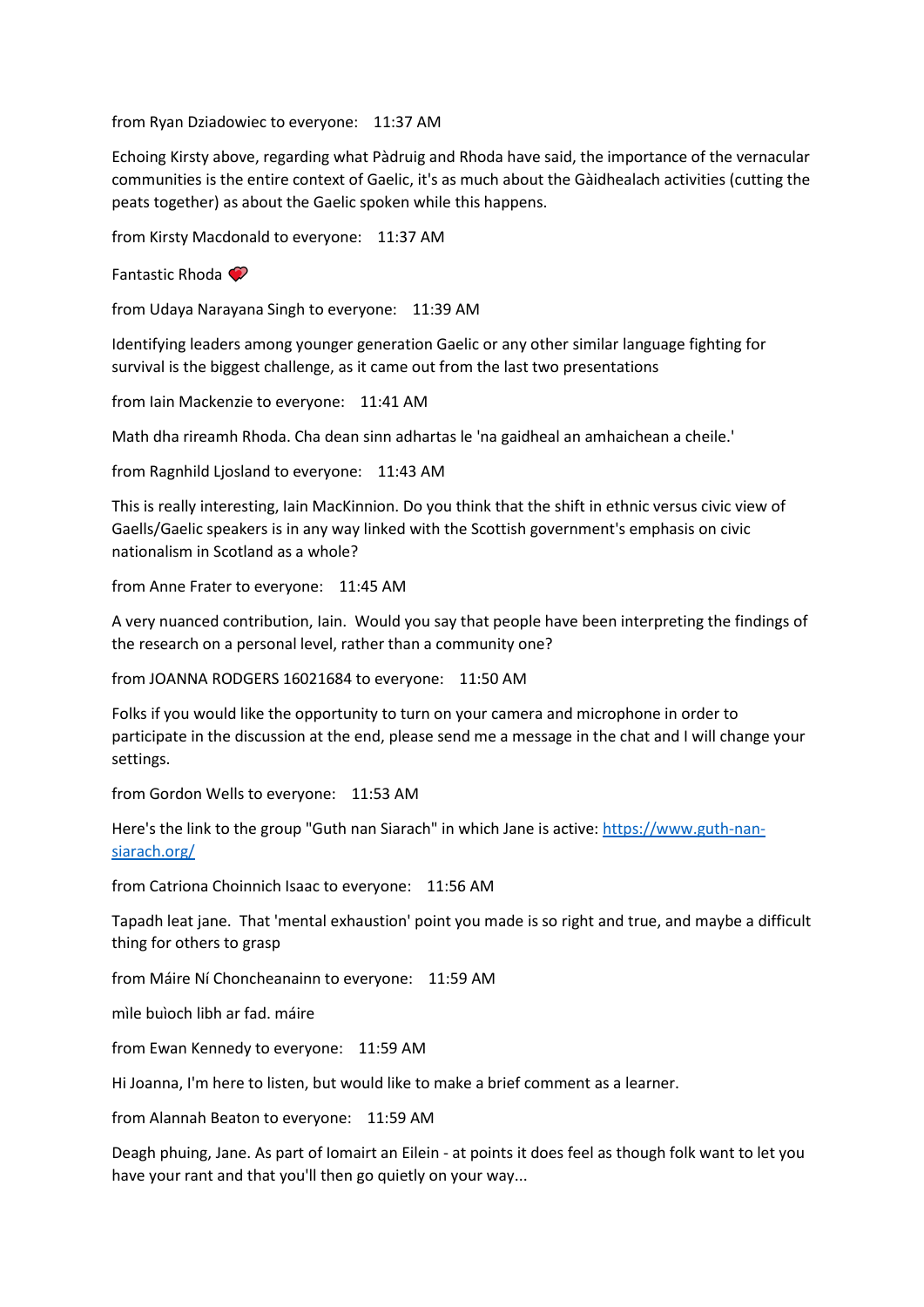from Travis Richardson to everyone: 11:59 AM

Madainn mhath! If possible, I would appreciate the opportunity to ask a question of the panelists during the discussion at the end of the event.

from JOANNA RODGERS 16021684 to everyone: 12:00 PM

I will change the settings of attendees who would like to join the discussion now. Please wait for Padruig to invite you to speak before turning on your microphone. Many thanks.

from Elin Haf Gruffydd Jones to everyone: 12:03 PM

Very interesting and thoughtful insights. I felt it was a real privilege to hear these contributions today. But at the same time, I also felt that I was eavesdropping and really wanted you to have this conversation in Gaelic not in English for our benefit. If possible to talk, I'd like to.

from Ragnhild Ljosland to everyone: 12:03 PM

Thank you very much, Iain, and thanks for using the Gaelic version of my name

from Elin Haf Gruffydd Jones to everyone: 12:03 PM

Although I wasn't around in Wales in 1962, listening to this morning's discussion, it made me think of that as a key moment of change in language politics here.

from Virginia Blankenhorn to everyone: 12:04 PM

A number of panelist mentioned the need for safe spaces for Gaelic speakers. There is a great deal to overcome, old assumptions to be challenged, but it is wonderful to see vernacular speakers challenging those assumptions, and reasserting the priority of Gaelic use in community settings, including meetings. What Pàdraig called the "unconscious" use of Gaelic – using it as a medium of communication rather than as a symbolic identity statement - is absolutely essential to progress within the vernacular community, if I may be so bold to say so. Here in the hinterlands (i.e. the Central Belt) we have problems of our own regarding the "safe" use of Gaelic, i.e. where it can be used for discussion of any topic, rather than simply for discussion of language matters.

from Shona NicIllinnein to everyone: 12:05 PM

Unfortunately I wasn't able to join the event until a few mins ago and would welcome the opportunity to provide some information and a comment or two.

from Theona Morrison to everyone: 12:06 PM

We know that young people who go through GME, it will not necessarily continue when it comes to choosing between subjects at the upper end of secondary education, so young people need to see it as being of value in life beyond school, beyond media. Traditionally fishing, construction, crofting all carried the language, There is work with Medical admissions around so that other professional jobs use the language of value both to the student and the patient.', likewise would be strengthened in Health and social care. the peat cutting was a good example. Otherwise young people see no more value in it than learning Manderin.

from Anne Frater to everyone: 12:07 PM

Yes. We have to present the language as the key to a door, rather than as an end in itself.

from JOANNA RODGERS 16021684 to everyone: 12:07 PM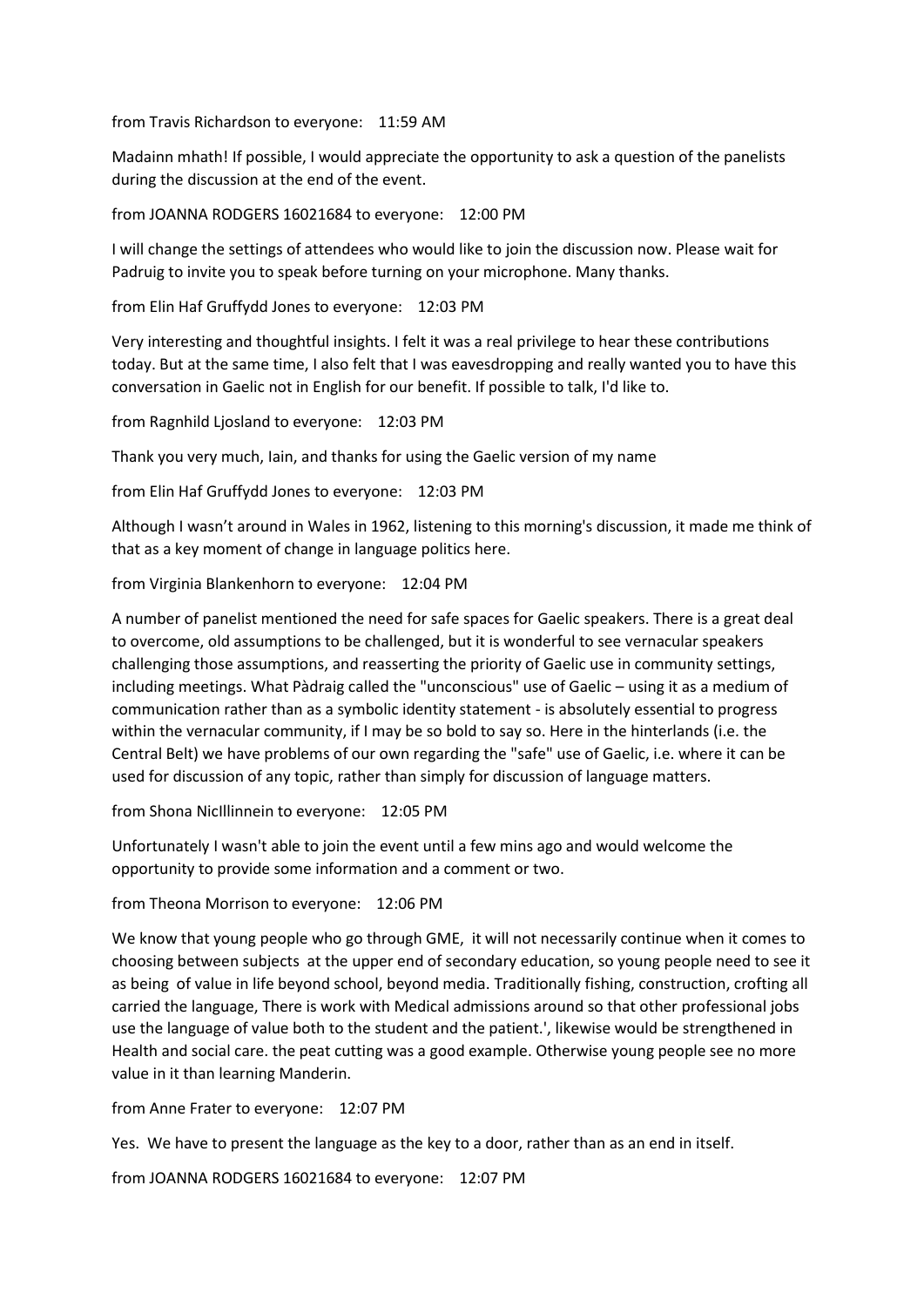## A recording of this event will be available here in the next few days

[https://www.uhi.ac.uk/en/research-enterprise/res-themes/interdisciplinary-research](https://www.uhi.ac.uk/en/research-enterprise/res-themes/interdisciplinary-research-programmes/the-edge-call-for-contributions/recorded-seminars/)[programmes/the-edge-call-for-contributions/recorded-seminars/](https://www.uhi.ac.uk/en/research-enterprise/res-themes/interdisciplinary-research-programmes/the-edge-call-for-contributions/recorded-seminars/)

from Donald MacIntyre to everyone: 12:08 PM

Tapadh leat

from Michelle Macleod to everyone: 12:10 PM

Great point Ewan :) - many years ago when I worked in Islay I was wonderfully supported by young retirees who were so enthusiastic and committed to promoting the language locally - a great army.

from Iain Mackenzie to everyone: 12:18 PM

Agree with Michelle, there is a great hidden army, albeit some have given up on Gaelic in the communities. How do we motivate and mobilise them? For some their Gaelic community is currently Radio nan Gaidheal and BBC Alba.

from Lauren Pyott to everyone: 12:18 PM

Thanks for everyone's contributions, and for opening up this space and debate for all. If there's time, I wonder whether any of the panel members could speak to Travis Richardson's excellent comment about the need for recognising and engaging with the various intersectional indices within the Gaelic speaking community? (ie. LGBTQ+ / class etc)?

from Drew McNaughton to everyone: 12:18 PM

I have a question for the panellists, all of whom I have the utmost respect for their work and perseverence: if there is a message that you would like to give to the UN COP (and the UK Gov) what would that be? If it is something you would like to consider you can also contact me later.

from Drew McNaughton to everyone: 12:20 PM

My email if you want it (or anyone else) is contact@drewmcnaughton.net

from Elin Haf Gruffydd Jones to everyone: 12:22 PM

Activism is for life, but we all need a few 'wins' to help us through!

from Christopher Lewin to everyone: 12:24 PM

from Christopher Lewin to all attendees: 2:21 PM

All positive points from Shona, but to make significant progress we need to lobby the Scottish Government directly for resources, powers and infrastructure considerably beyond what the Bord and other Gaelic agencies currently possess. The single most important contribution Bord na Gaidhlig could make would be to open up a space where Gaelic speakers and supporters feel able and empowered to engage in open debate and lobby for that change which builds on but goes far beyond current policy, whatever exact shape that might take.

from Kirsty Macdonald to everyone: 12:24 PM

I have a comment if I can unmute in a bit

from Virginia Blankenhorn to everyone: 12:24 PM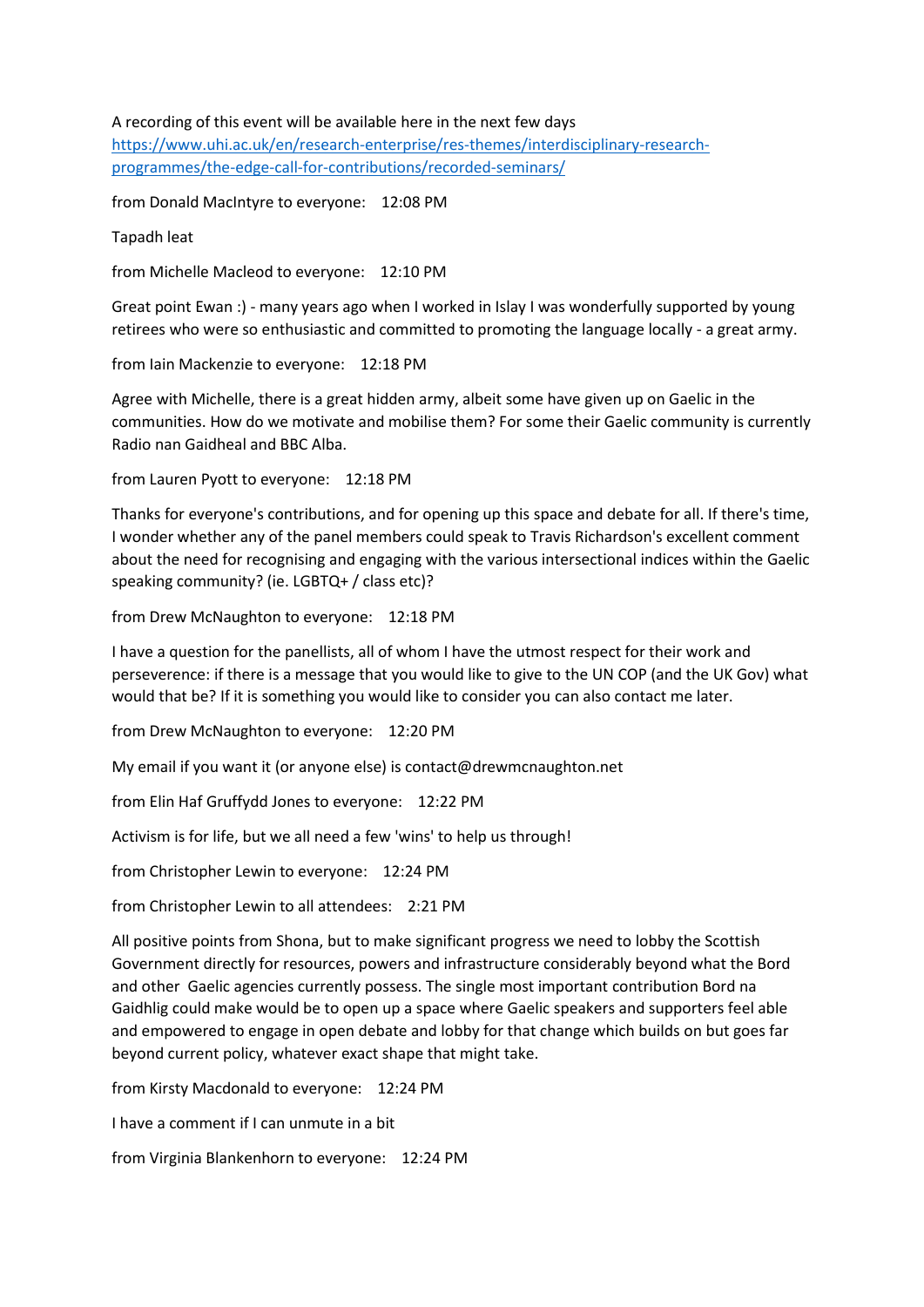Excellent comment by Elin regarding the "dilution of the continuum" by inserting the "new speaker" category into it. We don't need more divisions of this kind. Alied to this question, I would love to know if anybody has bothered to distinguish between the "identity" that you absorb at home, which is mostly unconscious until challenged, and the "identity" that you choose in later life as an extension or even as a replacement for the one you started with. The issue of identity has taken up quite a bit of oxygen in academic studies, largely concerning the identities of those learning the language.

from Daibhidh Eyre to everyone: 12:24 PM

Yes please, Conchúr.

from Alannah Beaton to everyone: 12:24 PM

Tha mi smaoineachadh gu bheil tòrr dhaoine òga làn spionnadh ag iomairteachd son a Ghàidhlig ach tha sinn reusanta ùr agus sinn a' dèanamh sin. A bheil comhairle sam bith aig dhaoine a tha air a bhith dèanamh seo son bliadhnaichean mòra dhuinne a tha air ùr thòiseachadh?

from Theona Morrison to everyone: 12:24 PM

Not sure if you were asking me, I couldn't unmute. If not me then that's fine!

from Drew McNaughton to everyone: 12:27 PM

Mòran taing! Rhoda if you want to get in contact, or indeed any of the panellists, please get in touch. contact@drewmcnaughton.net

from Travis Richardson to everyone: 12:29 PM

I just feel that if Gàidhlig is to be very productive, it would be interesting to know now the language is used (or not) among a variety of different groups to index that identity. That's the focus of my studies anyway.

from Daibhidh Eyre to everyone: 12:31 PM

Sin sibh a chàirdean. Many thanks to Joanna, the authors, and the panel. The energy is palpable, even in this seminar. I wanted to make three points.

1. Can we leverage the Scottish Languages Bill as a way of resourcing the kind of civic forum discussions and consultations Conchur highlighted?

2. I understand the point Padruig made about Gaelic activism, and that it then becomes a language of activists. But in terms of GME, I listened to a really interesting presentation by Tim Armstrong on how we can help GME pupils make a conscious decision to use Gaelic, and - if I understood it correctly - it was tied to the idea of activism, of helping pupils recognise what the aim of GME is about creating a new generation of teachers. What does the panel think? I'm a NQT going into primary teaching in the central belt in August, so it's an important question for me.

3. I understand Iain's take, and I agree with it to a large extent. I understand why there is a move to 'sell' Gaelic as a language that belongs to everyone. I'd maybe like to see some more analysis and evidence that there was an academic project with an ideology behind it. I'm not as interested in 'Gael', as I am in the idea of democracy and agency, as Jane highlighted. There is no doubt in my mind that my having learned Gaelic to a reasonable level (I was born in the Coatbridge mentioned on the poster!) does not fill the gap left by the death of a native speaker. The needs of communities